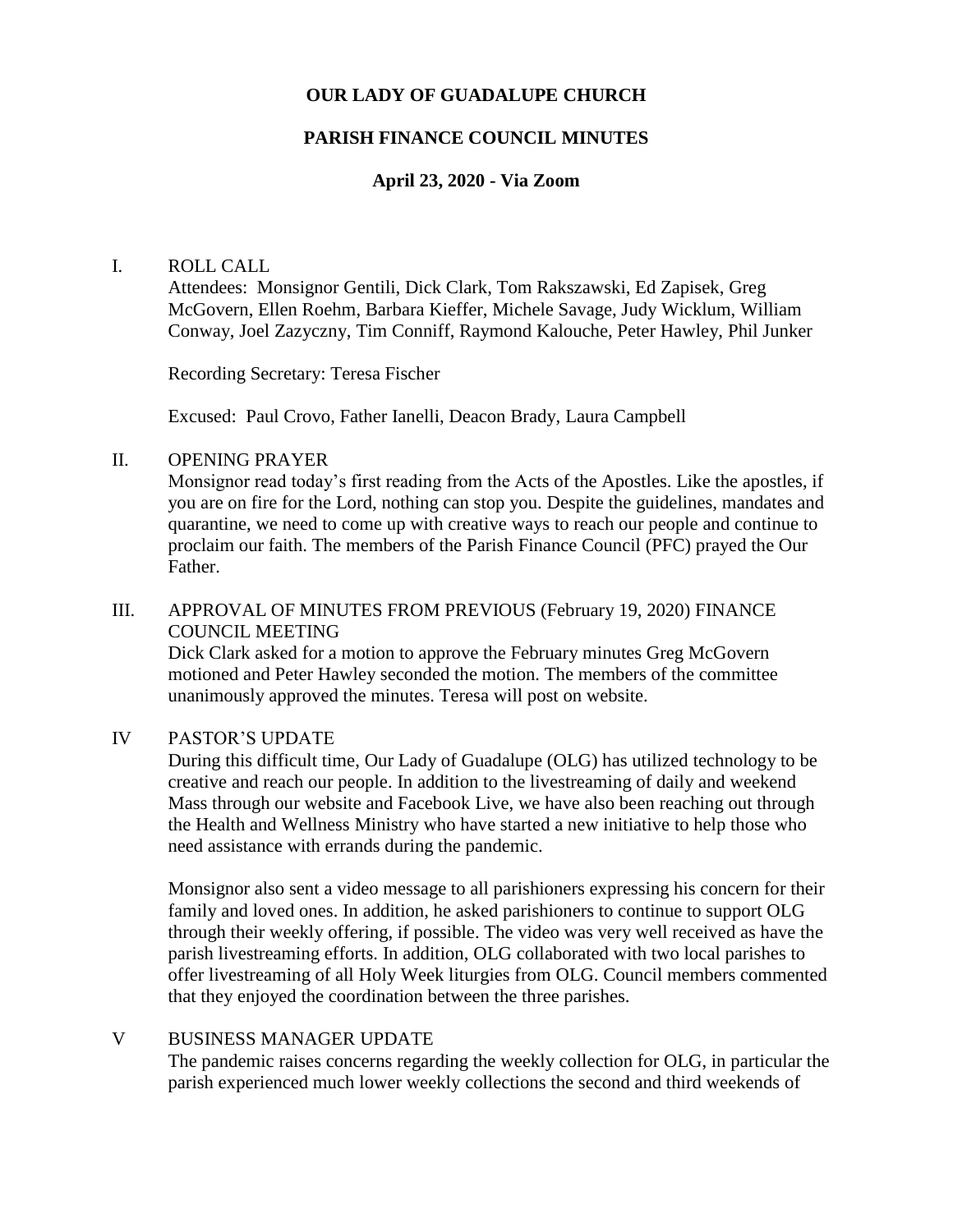March (\$17K and \$12K).

A. Three Month Cash Flow Analysis

The AOP provided a template for parishes to utilize. Based on that analysis OLG would be able to meet expense for approximately six months. The weekly collection has been erratic. The YTD Easter collection is at \$57K compared to \$66K last year. We expect to continue to received Easter envelopes. The Stewardship Campaign Appeal is at \$187K which is \$37K over our goal. Parishioners are dropping off envelopes in the drop box (often several at one time).

B. SBA Loan Submission and Approval

OLG has taken advantage of the Payroll Protection Plan (PPP) and has received a loan for \$98K. The primary purpose of this loan is to fund payroll (salary, health insurance and retirement) for the next eight weeks. If OLG meets the criteria, the loan will be forgiven.

OLG has also applied for a mortgage loan deferral. We do not have the final details but if we are approved we may defer the mortgage payments for May/June 2020. The principal and interest will be added to the back end of the loan with no penalty. Penn Community Bank (PCB) has been very supportive and cooperative. AOP is supportive of OLG's proactive approach and they understand that our first priority is to pay the larger bank loan.

OLG has begun a discussion with PCB regarding a rate reset on our loans. The larger loan interest rate is 5.15% and the smaller loan interest rate is 4.82%. We are very interested in continuing our relationship with PCB but would like better rates.

The parish has seen an increase in egiving in both the number of people that utilize egiving and an increase in dollars donated from some families. In Monsignor's video address he specifically thanked everyone who was still supporting the parish and in particular the people who are using egiving. In addition, Monsignor personally responds to all large gifts and there is a thank you in the bulletin. Council members suggested mailing a letter to all parishioners to thank them for their support and inform them of the ease of egiving. Ellen offered to draft this letter. In addition, council members suggested adding information about egiving to livestream Mass each week and adding a lector announcement at the time of Mass when the collection would normally be taken to remind parishioners to support OLG.

# VI PARISH COMMITTEES & PROGRAMS UPDATES

A. Fiscal Responsibility Subcommittee – Dick Clark Items were already discussed.

*Monsignor's Video Appeal* Monsignor thanked Michele for writing the text for the video appeal. The